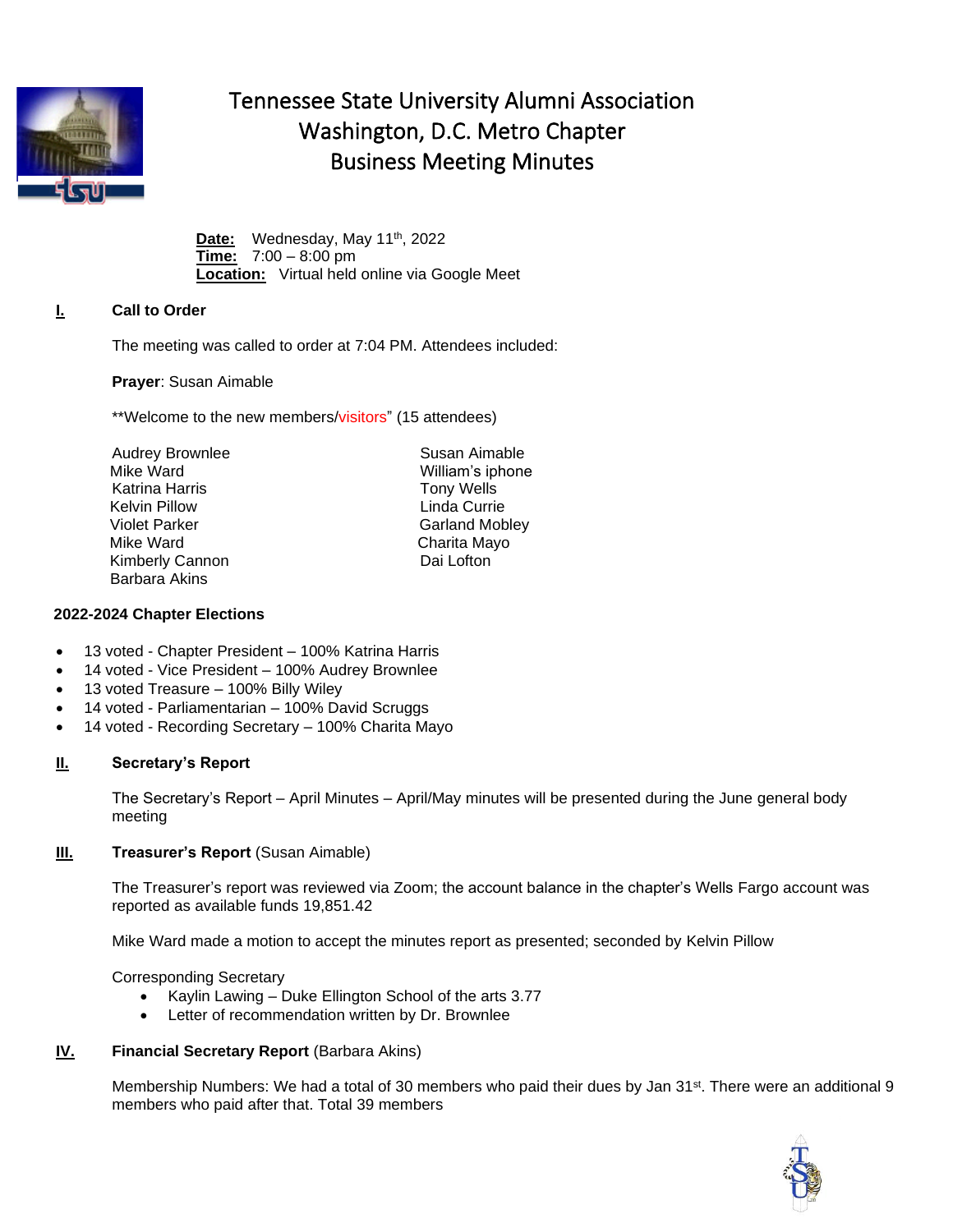

# Tennessee State University Alumni Association Washington, D.C. Metro Chapter Business Meeting Minutes

# **V. President's Report** (Katrina Harris)

- Annual Summer Gathering
	- o One catering being considered
	- o Menu/Pricing reviewed for gathering
	- o Late July
	- o Location TBD
- Conference June 9<sup>th</sup>-12<sup>th</sup>, Miami, FL
	- o Once you pay registration you can reserve hotel room
- $5K$  Race June  $25<sup>th</sup>$  hybrid event St. James Center Springfield, VA 7:30 AM
	- $\circ$  We need another volunteer for another committee along with Mrs. Akins
		- o We need min of 10 members to sign up
		- o Register anyone under TSU
		- o You will receive a t-shirt/medal
		- o Please let Mrs. Akins know if you are signed up to participate
- Candidate Introduction

#### **VI. Committee Reports**

- a) Audit Committee
- b) Bylaws Committee  $-2^{nd}$  submission has been submitted (Kim Cannon)
- c) Membership/Awards Committee
- d) Nominating Committee need chair, members
- e) Programs committee need chair, members
- f) Scholarship Committee/Recruitment/College Fair
- g) Amenities Chair
- h) Committees submit missions and goals to Katrina for review then Michael Ward will post on the website.

#### **Comments:**

FYI – There will be no meeting in July or August. We will start again in September

## **VII. National News**

- a) National Voting this year
	- a. To vote dues had to be submitted by Jan 31<sup>st</sup>

## **VIII. Informational Items**

-WDC Chapter website: [www.tsuwdc.com/](about:blank) -WDC Facebook page: "World Class" Tennessee State Washington DC Alumni Chapter -WDC Instagram page: @world\_classwdctsualumnichapter -WDC email address to send correspondence: [wdc-tsualumnichapter@tsuwdc.com](about:blank)

## **IX. Concerned Corner**

- a) 2021-2022 Annual Chapter/National dues of \$75.00. Please see Barbara Akins, mail P.O. Box 2997, WDC, 2013, or PayPal to chapter cover national email wdc-tsualumnichapter@tsuwdc.com.
- b) Are you interested in hosting or volunteering for chapter activities? We need your support!